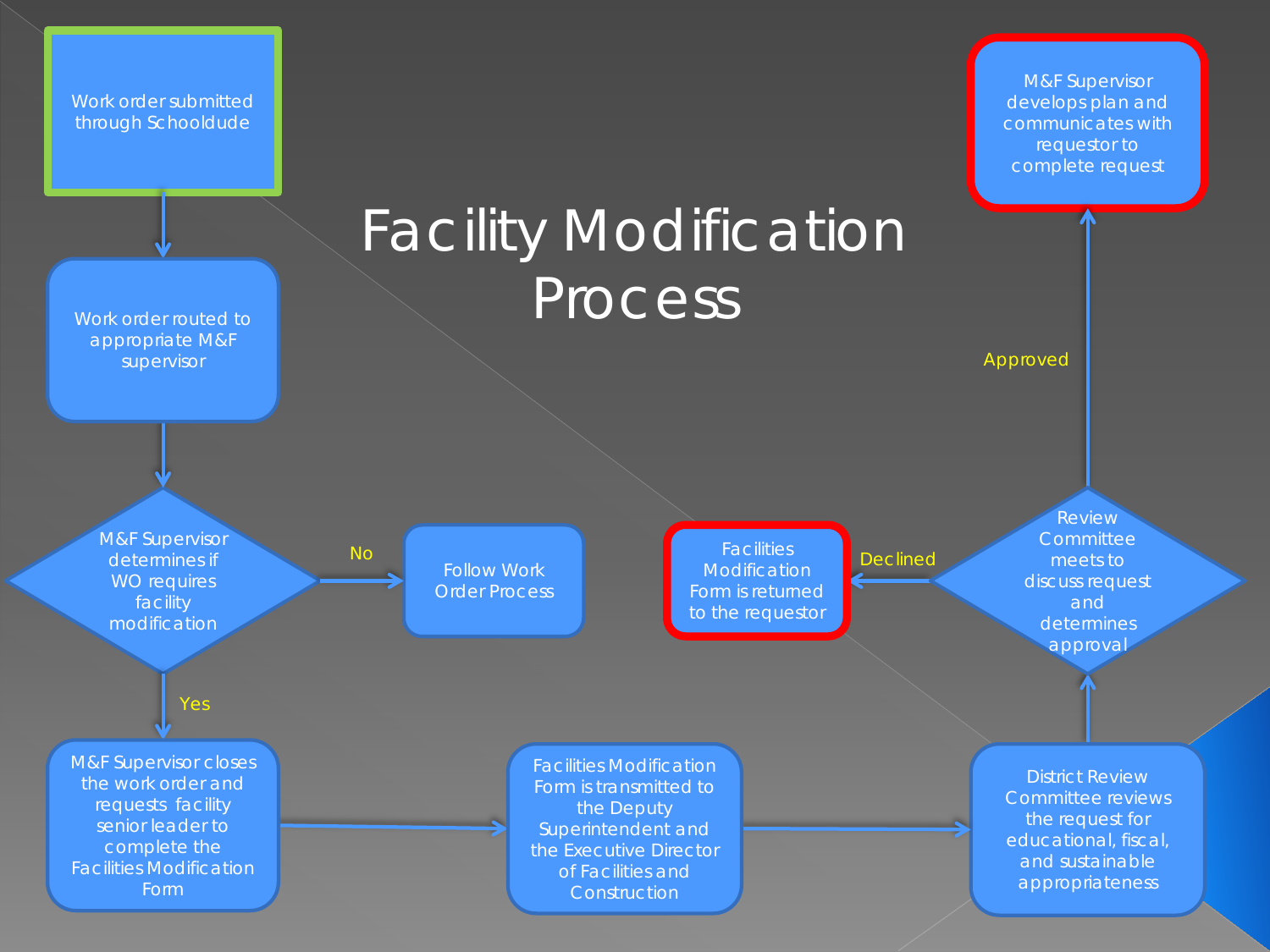

## **SCHERTZ-CIBOLO-UNIVERSAL CITY INDEPENDENT SCHOOL DISTRICT**

1060 Elbel Road Schertz, Texas 78154 Phone (210) 945-6243 [www.scuc.txed.net](http://www.scuc.txed.net/)

*All Graduates will be College and/or Career and/or Military Ready High-performing and Engaged Workforce Highly Satisfied Students, Parents and Community Efficient District and Campus Operations*

## **Executive Summary**

This process provides guidance for district administrative staff who wish to make modifications to a facility. All modifications shall follow this process, examples of which are, but not limited to; moving/removing walls, landscaping alterations, painting, and shade structures.

- 1. All district facilities shall meet the applicable facility standards established at the time of their construction.
	- Applicable standards include requirements relating specifically to educational adequacy, space allocation, and construction quality (applicable building codes, including fire, mechanical, electrical and plumbing).
	- Additional applicable standards may be imposed through the facility requirements of the American with Disabilities Act of 1990 and other applicable local, state and federal requirements.
	- The district may adopt any additional standards that it feels are in the best interest of the district, provided these legally adopted standards do not interfere with, alter, delete or work to negate any of the applicable standards set into law.
- 2. Any and all modifications, alterations, and renovations of existing facilities shall conform to all applicable standards as required.
	- No modification, alterations, or renovations of existing facilities shall be allowed to interfere with or otherwise change an applicable standard.
- 3. No campus or department shall modify, alter or renovate any portion of a facility without the prior written approval of a district review committee established through the Deputy Superintendent and Executive Director of Facilities and Construction.
	- For the purpose of this process, a modification, alteration, or renovation to an existing facility is defined as any addition to, removal, or replacement of an existing space within a facility, including any part of the electrical, plumbing, mechanical, roofing, landscape, paving and drainage systems of the facility.
	- Examples of modifications, alterations, or renovations to an existing facility may include, but are not limited to the following:
		- i. Adding or moving walls
		- ii. Additions or alterations (including removal of) to existing landscaping and green spaces, flower beds, trees, irrigation, fencing, masonry walls and boxes, and other landscape additions.
		- iii. Additions or alterations to paving of any kind, including parking lots, sidewalks, ramps, porches, outdoor corridors, service roads or landing areas
		- iv. Changing interior or exterior wall (finishes or colors) ceiling and/or floor

## $\bigstar$  SCUCISD Mission Statement  $\bigstar$

Schertz-Cibolo-Universal City ISD, a diverse community founded in trust and transparency, commits to empower all students to fulfill a lifelong potential through *inspiring learning experiences. SCUCISD VISION: Inspire-Innovate-EXCEL!*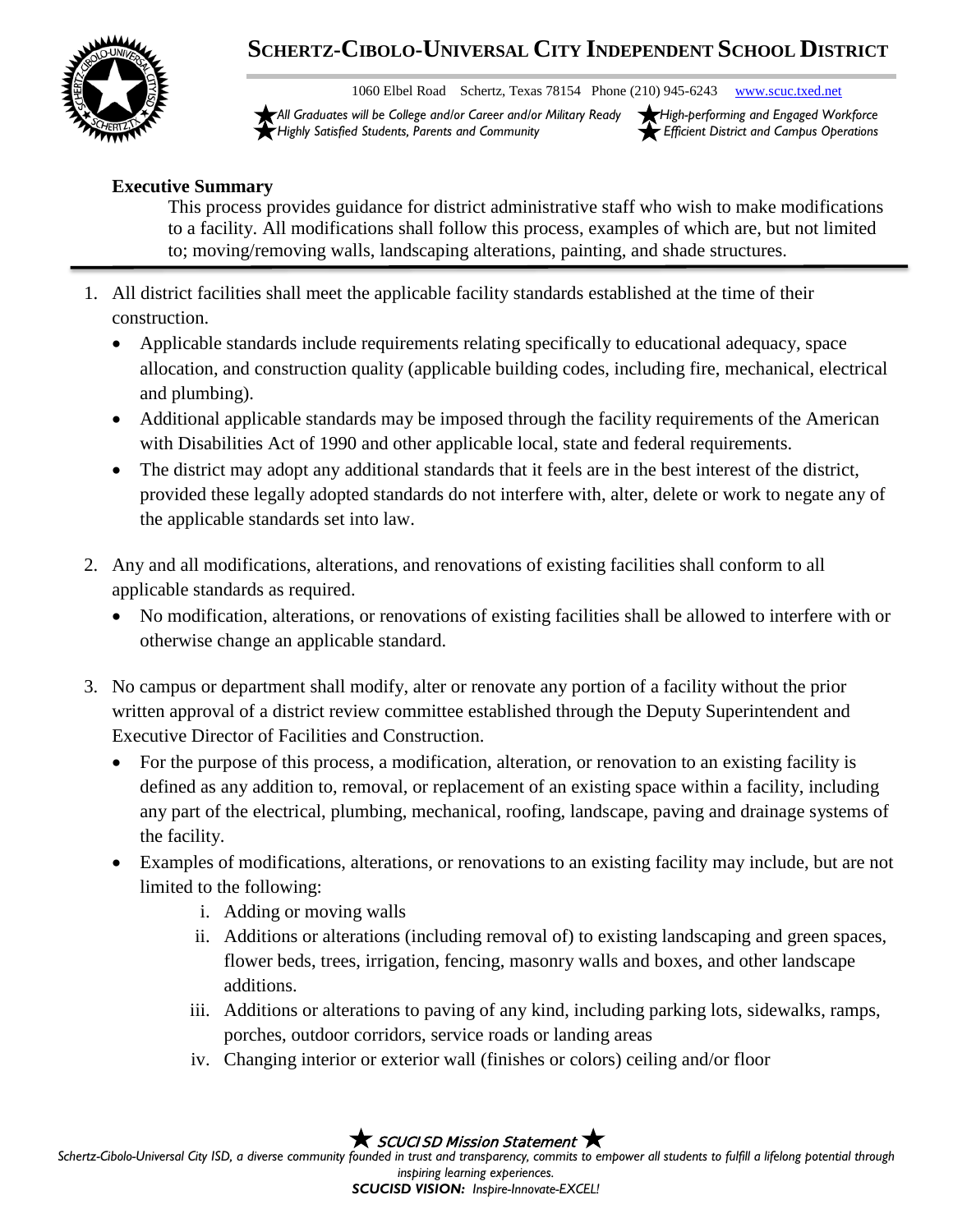- v. Any type of playground improvements, additions, or modifications, either to equipment or to designated play areas
- vi. Moving or changing interior or exterior doors and doorways
- vii. Attachment of items to any part of a facility, such as outdoor electronic message displays, scoreboards, ancillary buildings such as storage buildings, towers, or similar structures
- viii. Adding, altering or removing of shade structures
- 4. All requests for modifications, alterations, or renovation of a campus or facility as outlined above, including any project requested or proposed by organizations affiliated with a campus, such as PTAs, booster clubs, and any organizations, or any individual, or other organization, wishing to contribute funds, materials, or labor for a project, shall be reviewed by the Deputy Superintendent (or designee) for educational soundness and appropriateness, and the Executive Director of Facilities and Construction for sound fiscal and sustainability appropriateness.
- 5. Campus and department requests for modification, alteration or renovation of an existing facility shall be in writing through the maintenance work order system and the form associated with the process.
	- All requests shall be made on or before April  $15<sup>th</sup>$ .
	- All requests submitted through the work order system shall then follow the facilities modification process.
- 6. The Executive Director of Facilities and Construction shall be responsible for planning, coordinating, and scheduling all projects approved for completion.
	- The Executive Director of Facilities and Construction shall coordinate, as needed, the efforts and resources of the district's various departments, including but not limited to, Technology, Purchasing, Finance, Transportation, and other departments of the district, in order to ensure all the applicable standards and processes are followed and that any modifications, alterations, or renovations do not impede or adversely impact existing programs, services or district finances.
- 7. The district does not allow students, staff, parents, volunteers or outside contractors to perform work on school property.
- 8. New Facilities
	- SCUCISD new facilities are provided with a one year warranty on materials and workmanship. Because of this one year warranty, modifications to new facilities shall not be permitted. Prohibited modifications to new facilities may include modifying the designed use of a physical structure or a designed process.

**SCUCISD Mission Statement**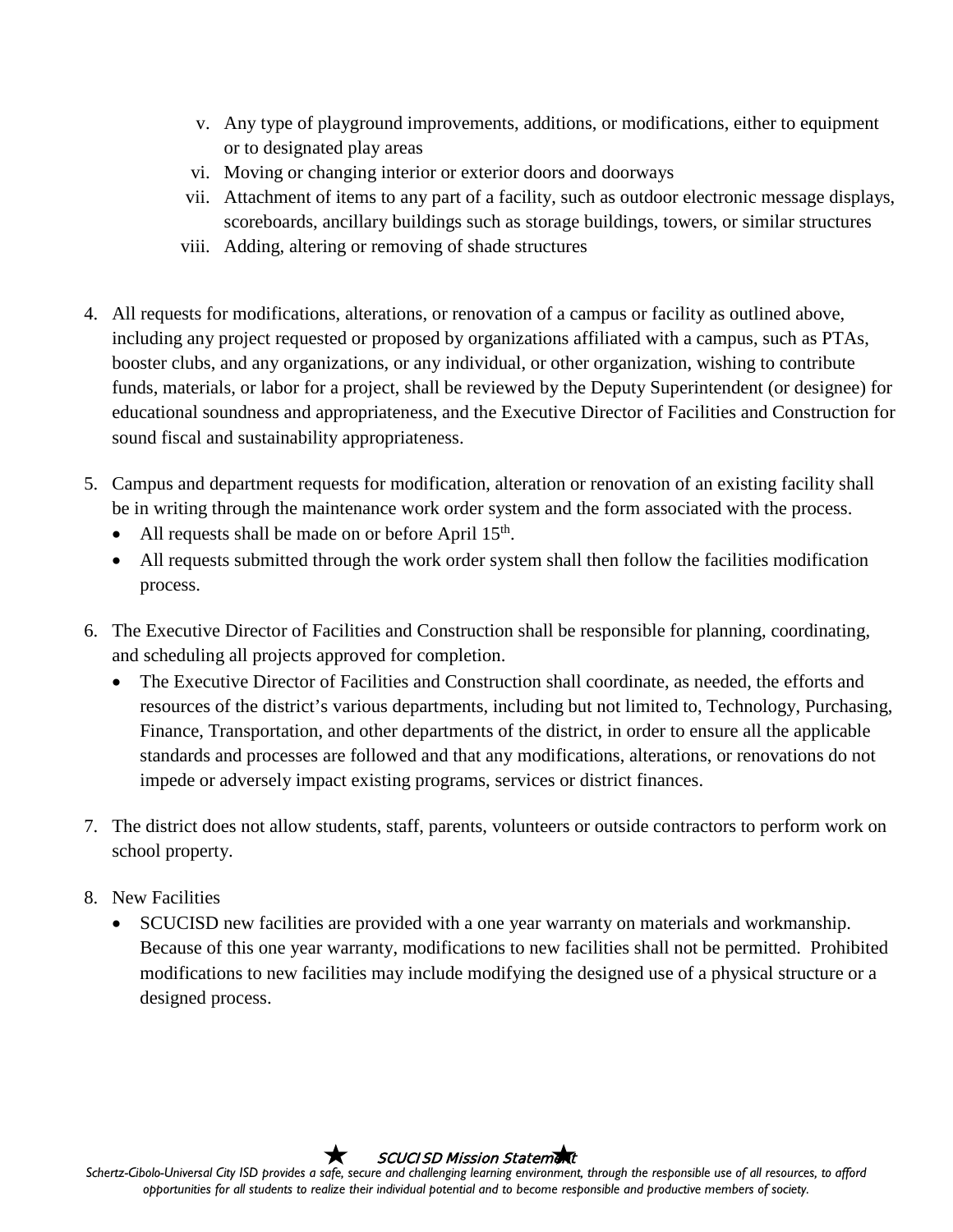

Possible Long Term Maintenance Effects: